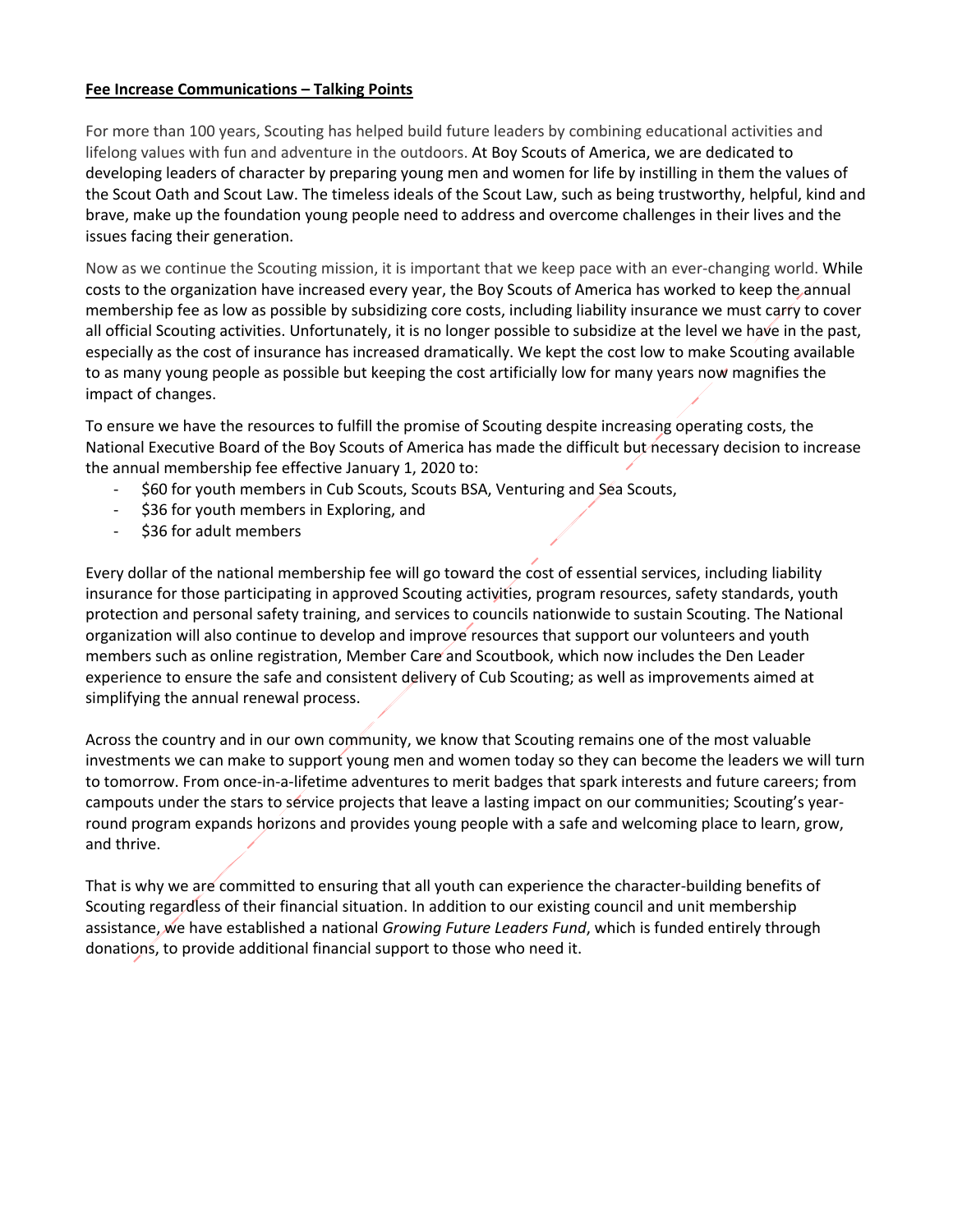#### **Fee Increase Communications – Email with National and Council Messaging**

For more than 100 years, Scouting has helped build future leaders by combining educational activities and lifelong values with fun and adventure in the outdoors. At Boy Scouts of America, we are dedicated to developing leaders of character by preparing young men and women for life by instilling in them the values of the Scout Oath and Scout Law. The timeless ideals of the Scout Law, such as being trustworthy, helpful, kind and brave, make up the foundation young people need to address and overcome challenges in their lives and the issues facing their generation.

Here in [INSERT CITY/AREA], Scouting serves more than X,000 youth in X counties. Now as we continue the Scouting mission, it is important that we keep pace with an ever-changing world. While costs to the organization have increased every year, the Boy Scouts of America has worked to keep the annual membership fee as low as possible by subsidizing core costs, including liability insurance we must carry to cover all official Scouting activities. Unfortunately, it is no longer possible to subsidize at the level we have in the past, especially as the cost of insurance has increased dramatically. We kept the cost low to make Scouting available to as many young people as possible but keeping the cost artificially low for many years now magnifies the impact of changes.

To ensure we have the resources to fulfill the promise of Scouting despite increasing operating costs, the National Executive Board of the Boy Scouts of America has made the difficult but necessary decision to increase the annual membership fee effective January 1, 2020 to:

- \$60 for youth members in Cub Scouts, Scouts BSA, Venturing and Sea Scouts,
- \$36 for youth members in Exploring, and
- \$36 for adult members

Every dollar of the national membership fee will go toward the cost of essential services, including liability insurance for those participating in approved Scouting activities, program resources, safety standards, youth protection and personal safety training, and services to councils nationwide to sustain Scouting. The National organization will also continue to develop and improve resources that support our volunteers and youth members such as online registration, Member Care and Scoutbook, which now includes the Den Leader experience to ensure the safe and consistent delivery of Cub Scouting; as well as improvements aimed at simplifying the annual renewal process. In [INSERT CITY/LOCAL AREA], we will continue to bring Scouting to our communities and family through [INSERT LOCAL DETAILS].

Across the country and in our own community, we know that Scouting remains one of the most valuable investments we can make to support young men and women today so they can become the leaders we will turn to tomorrow. From once-in-a-lifetime adventures to merit badges that spark interests and future careers; from campouts under the stars to service projects that leave a lasting impact on our communities; Scouting's yearround program expands horizons and provides young people with a safe and welcoming place to learn, grow, and thrive.

That is why we are committed to ensuring that all youth can experience the character-building benefits of Scouting regardless of their financial situation. In addition to our existing council and unit membership assistance, we have established a national *Growing Future Leaders Fund*, which is funded entirely through donations, to provide additional financial support to those who need it.

Thank you for your continued role in empowering a generation of future leaders of character through Scouting programs.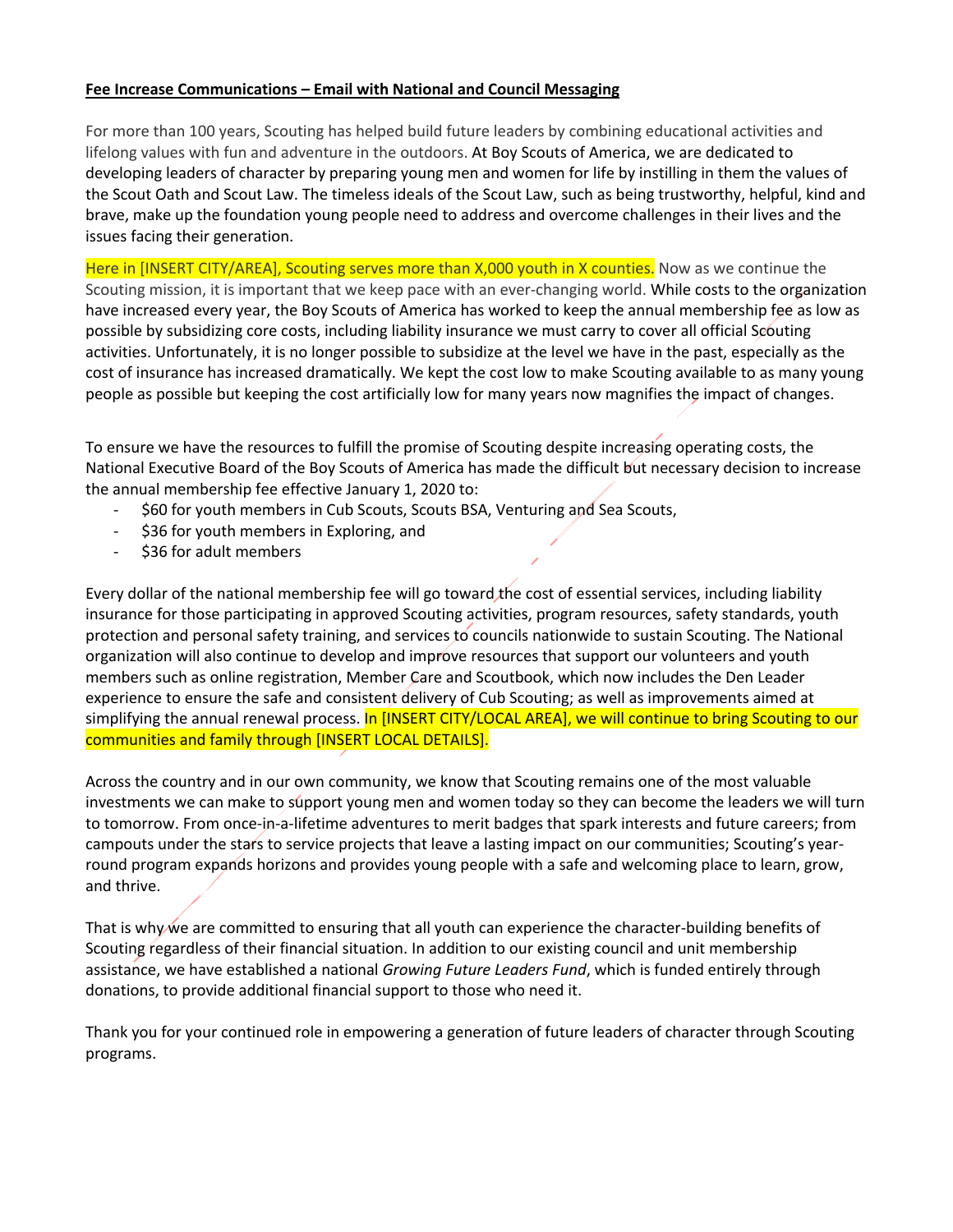# **Q: Why are the fees increasing now?**

A: While costs increase every year, the Boy Scouts of America has worked to keep the annual membership fee as low as possible to make Scouting available to as many young people as possible by subsidizing core costs, including liability insurance we must carry to cover all official Scouting activities. As the organization's financial situation has shifted over the past several months, it is no longer possible to subsidize at the level we have in the past, especially as the cost of insurance has increased dramatically.

# **Q: Does this apply to youth members and volunteers?**

- A: Yes, the new fees apply for youth and adult members. Effective January 1, 2020, the new fees are:
	- \$60 for youth members in Cub Scouts, Scouts BSA, Venturing and Sea Scouts,
	- \$36 for youth members in Exploring, and
	- \$36 for adult members (includes cost of background check and *Scouting Magazine*)
	- \$60 for unit charter fees

# **Q: Is Scouting still a good value?**

A: Absolutely! While most extracurricular activities are seasonal, Scouting is a year-round program that remains one of the most valuable investments we can make to support young men and women today so they can become the leaders we will turn to tomorrow. For most of our youth members, the new registration fee amounts to \$5 a month, which is an enormous value when you consider that many seasonal extracurricular activities often start at \$100 for programs that last a few weeks.

# **Q: Does the fee increase apply to council-paid memberships?**

A: No. The cost for council-paid membership, sometimes known as ScoutReach, will continue to be \$24 for each youth member.

# **Q: What will the money be used for?**

A: Every dollar of membership fees will go to cover the cost of essential services, including liability insurance for members participating in approved Scouting activities, background checks for adult leaders, program development and training resources, continuously updated youth protection and youth safety training, improved IT/digital experiences and services to our councils nationwide.

# **Q: Is this increase being implemented to cover the cost of the additional background checks?**

A: No, the cost of background checks is not the prompting the fee increase.

# **Q: Why is this being announced now?**

A: We recognize the timing of this fee increase creates challenges as units have already begun collecting fees for their 2020 registration renewal process, and we would not make this difficult decision if it were not absolutely necessary. Unfortunately, the cost of liability insurance we must carry to cover all Scouting activities has increased dramatically over the past several months, and the organization is no longer able to offset the cost of insurance. We are committed to supporting you through this process and are making necessary adjustments to the online rechartering system to ensure units can carry out the recharter process.

# **Q: Does this increase cover financial challenges the organization is facing?**

**A:** The increase was prompted because the cost of liability insurance we must carry to cover all Scouting activities has increased dramatically over the past several months, and the organization is no longer able to offset the cost of insurance. The national membership fee also enables us program development and training resources, continuously updated youth protection and youth safety training, improved IT/digital experiences and services to our councils nationwide.

## **FAQ**